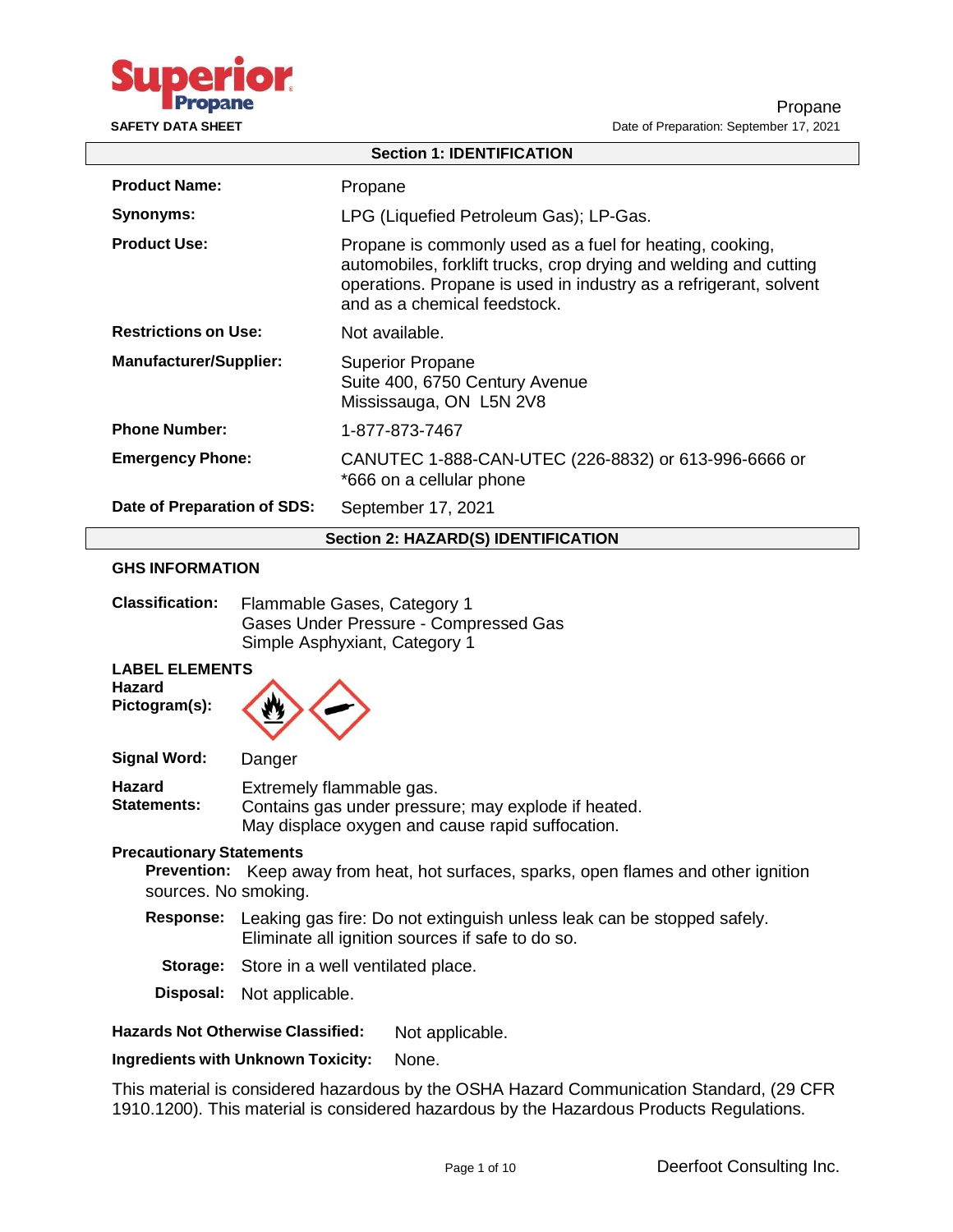

Propane **SAFETY DATA SHEET** DATA SHEET **DATA** SHEET

| <b>Section 3: COMPOSITION / INFORMATION ON INGREDIENTS</b> |                                                                                                                                                                                                                                                 |                                                                                                                                                                                                                                                                                                                                                                                                                                                                                                                                                                                      |                |             |  |
|------------------------------------------------------------|-------------------------------------------------------------------------------------------------------------------------------------------------------------------------------------------------------------------------------------------------|--------------------------------------------------------------------------------------------------------------------------------------------------------------------------------------------------------------------------------------------------------------------------------------------------------------------------------------------------------------------------------------------------------------------------------------------------------------------------------------------------------------------------------------------------------------------------------------|----------------|-------------|--|
| Hazardous Ingredient(s)                                    |                                                                                                                                                                                                                                                 | Common name /<br><b>Synonyms</b>                                                                                                                                                                                                                                                                                                                                                                                                                                                                                                                                                     | <b>CAS No.</b> | % vol./vol. |  |
| Propane                                                    |                                                                                                                                                                                                                                                 | Not available.                                                                                                                                                                                                                                                                                                                                                                                                                                                                                                                                                                       | 74-98-6        | $90 - 99$   |  |
| Ethane                                                     |                                                                                                                                                                                                                                                 | Not available.                                                                                                                                                                                                                                                                                                                                                                                                                                                                                                                                                                       | 74-84-0        | $0 - 5$     |  |
| 1-Propene                                                  |                                                                                                                                                                                                                                                 | Propylene                                                                                                                                                                                                                                                                                                                                                                                                                                                                                                                                                                            | 115-07-1       | $0 - 5$     |  |
| <b>Butane</b>                                              |                                                                                                                                                                                                                                                 | Not available.                                                                                                                                                                                                                                                                                                                                                                                                                                                                                                                                                                       | 106-97-8       | $0 - 2.5$   |  |
|                                                            |                                                                                                                                                                                                                                                 |                                                                                                                                                                                                                                                                                                                                                                                                                                                                                                                                                                                      |                |             |  |
|                                                            |                                                                                                                                                                                                                                                 | <b>Section 4: FIRST-AID MEASURES</b>                                                                                                                                                                                                                                                                                                                                                                                                                                                                                                                                                 |                |             |  |
| Inhalation:                                                |                                                                                                                                                                                                                                                 | Call a poison center or doctor if you feel unwell.                                                                                                                                                                                                                                                                                                                                                                                                                                                                                                                                   |                |             |  |
|                                                            |                                                                                                                                                                                                                                                 | Acute and delayed symptoms and effects: May displace oxygen and cause<br>rapid suffocation. Central nervous system depression can occur if product<br>is present in concentrations that will reduce the oxygen content of air below<br>18 % (vol). Symptoms may include headache, lightheadedness,<br>drowsiness, disorientation, vomiting and seizures. Unconsciousness and<br>death may occur with severe oxygen deprivation. May cause respiratory<br>irritation. Signs/symptoms may include cough, sneezing, nasal discharge,<br>headache, hoarseness, and nose and throat pain. |                |             |  |
| <b>Eye Contact:</b>                                        | doctor.                                                                                                                                                                                                                                         | Rinse cautiously with water for at least 15 minutes. Remove contact<br>lenses, if needed. Continue rinsing. Immediately call a poison center or                                                                                                                                                                                                                                                                                                                                                                                                                                      |                |             |  |
|                                                            | Acute and delayed symptoms and effects: Contact with rapidly expanding or<br>liquefied gas may cause irritation and/or frostbite. The pain after contact<br>with liquid can quickly subside. Permanent eye damage or blindness could<br>result. |                                                                                                                                                                                                                                                                                                                                                                                                                                                                                                                                                                                      |                |             |  |
| <b>Skin Contact:</b>                                       |                                                                                                                                                                                                                                                 | Contact with rapidly expanding or liquefied gas may cause irritation and/or<br>frostbite. If on skin: Wash with plenty of water. Get immediate medical<br>advice/attention. Thaw frosted parts with lukewarm water. Do not rub<br>affected area. Remove non-adhering contaminated clothing. Do not<br>remove adherent material or clothing.                                                                                                                                                                                                                                          |                |             |  |
|                                                            |                                                                                                                                                                                                                                                 | Acute and delayed symptoms and effects: Contact with rapidly expanding<br>or liquefied gas may cause irritation and/or frostbite. Symptoms of frostbite<br>include change in skin colour to white or grayish-yellow. The pain after<br>contact with liquid can quickly subside.                                                                                                                                                                                                                                                                                                      |                |             |  |
| Ingestion:                                                 |                                                                                                                                                                                                                                                 | Not a normal route of exposure.                                                                                                                                                                                                                                                                                                                                                                                                                                                                                                                                                      |                |             |  |
|                                                            |                                                                                                                                                                                                                                                 | Acute and delayed symptoms and effects: Not a normal route of exposure.                                                                                                                                                                                                                                                                                                                                                                                                                                                                                                              |                |             |  |
| <b>General Advice:</b>                                     |                                                                                                                                                                                                                                                 | In case of accident or if you feel unwell, seek medical advice immediately<br>(show the label or SDS where possible).                                                                                                                                                                                                                                                                                                                                                                                                                                                                |                |             |  |
| <b>Note to Physicians:</b>                                 |                                                                                                                                                                                                                                                 | Symptoms may not appear immediately.                                                                                                                                                                                                                                                                                                                                                                                                                                                                                                                                                 |                |             |  |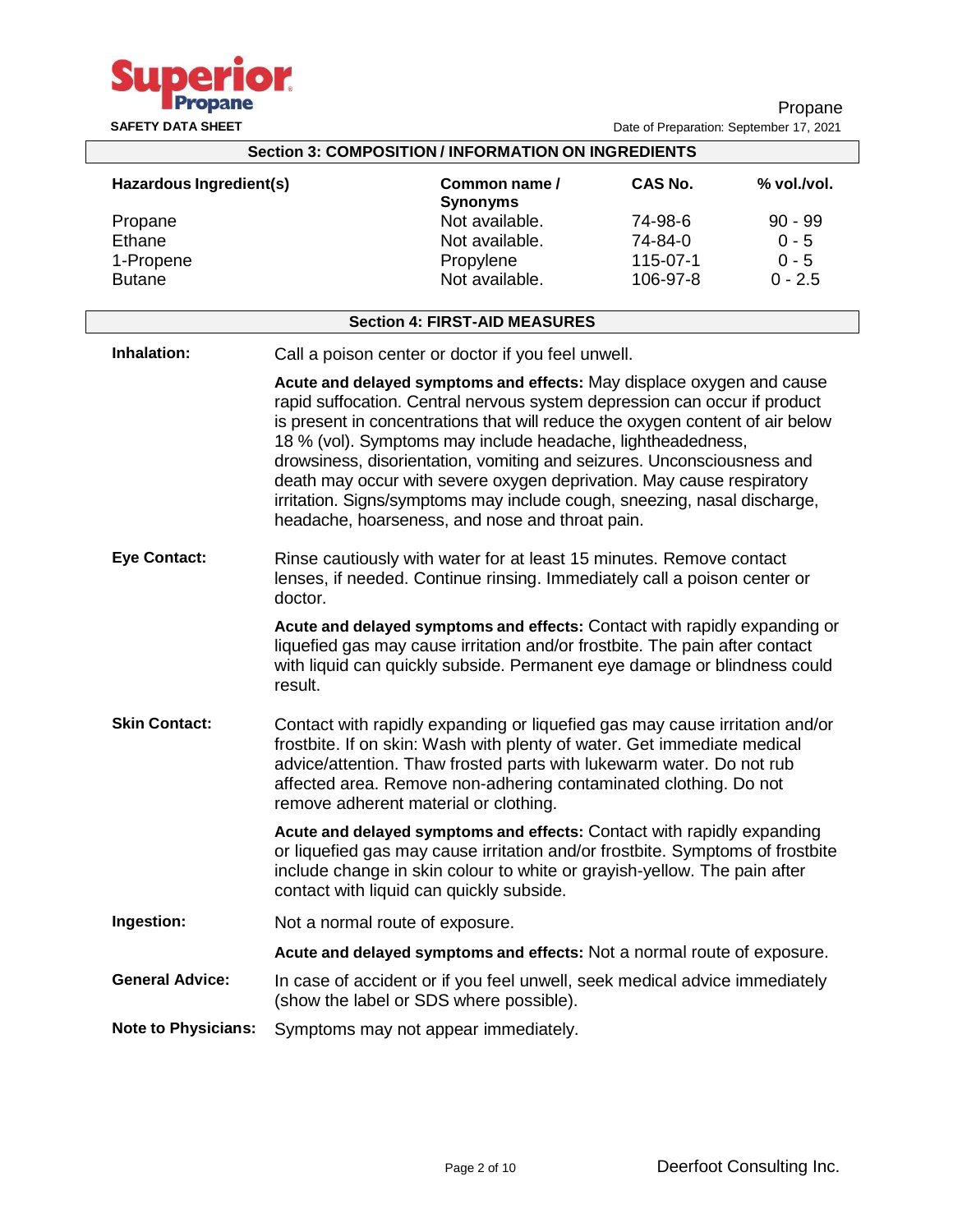

#### **Section 5: FIRE-FIGHTING MEASURES**

#### **FLAMMABILITY AND EXPLOSION INFORMATION**

Extremely flammable gas. Contains gas under pressure; may explode if heated. Will be easily ignited by heat, sparks or flames. Will form explosive mixtures with air. Vapors from liquefied gas are initially heavier than air and spread along ground. Vapors may travel to source of ignition and flash back. Cylinders exposed to fire may vent and release flammable gas through pressure relief devices. Containers may explode when heated. Ruptured cylinders may rocket. DO NOT EXTINGUISH A LEAKING GAS FIRE UNLESS LEAK CAN BE STOPPED.

If a tank, rail car or tank truck is involved in a fire, ISOLATE for 1600 meters (1 mile) in all directions; also, consider initial evacuation for 1600 meters (1 mile) in all directions.

Fire involving Tanks: Fight fire from maximum distance or use unmanned hose holders or monitor nozzles. Cool containers with flooding quantities of water until well after fire is out. Do not direct water at source of leak or safety devices; icing may occur. Withdraw immediately in case of rising sound from venting safety devices or discolouration of tank. ALWAYS stay away from tanks engulfed in fire. For massive fire, use unmanned hose holders or monitor nozzles; if this is impossible, withdraw from area and let fire burn.

| <b>Sensitivity to Mechanical Impact:</b><br><b>Sensitivity to Static Discharge:</b> | This material is not sensitive to mechanical impact.<br>This material is sensitive to static discharge.                                                                                                                                                                                                                                                                                                                                                                                                                                                                                                                                                    |  |  |
|-------------------------------------------------------------------------------------|------------------------------------------------------------------------------------------------------------------------------------------------------------------------------------------------------------------------------------------------------------------------------------------------------------------------------------------------------------------------------------------------------------------------------------------------------------------------------------------------------------------------------------------------------------------------------------------------------------------------------------------------------------|--|--|
| <b>MEANS OF EXTINCTION</b><br><b>Suitable Extinguishing Media:</b>                  | Small Fire: Dry chemical or CO2.                                                                                                                                                                                                                                                                                                                                                                                                                                                                                                                                                                                                                           |  |  |
|                                                                                     | Large Fire: Water spray or fog. Move containers from fire<br>area if you can do it without risk.                                                                                                                                                                                                                                                                                                                                                                                                                                                                                                                                                           |  |  |
| <b>Unsuitable Extinguishing Media:</b>                                              | Not available.                                                                                                                                                                                                                                                                                                                                                                                                                                                                                                                                                                                                                                             |  |  |
| <b>Products of Combustion:</b>                                                      | Oxides of carbon.                                                                                                                                                                                                                                                                                                                                                                                                                                                                                                                                                                                                                                          |  |  |
| <b>Protection of Firefighters:</b>                                                  | Leaking gas fire: Do not extinguish, unless leak can be<br>stopped safely. Eliminate all ignition sources if safe to do so.<br>Vapors may cause dizziness or asphyxiation without warning.<br>Some may be irritating if inhaled at high concentrations.<br>Contact with gas or liquefied gas may cause burns, severe<br>injury and/or frostbite. Fire may produce irritating and/or toxic<br>gases. Wear positive pressure self-contained breathing<br>apparatus (SCBA). Structural firefighters' protective clothing<br>will only provide limited protection. Always wear thermal<br>protective clothing when handling refrigerated/cryogenic<br>liquids. |  |  |

#### **Section 6: ACCIDENTAL RELEASE MEASURES**

**Emergency Procedures:** As an immediate precautionary measure, isolate spill or leak area for at least 100 meters (330 feet) in all directions. Keep unauthorized personnel away. Stay upwind. Many gases are heavier than air and will spread along ground and collect in low or confined areas (sewers, basements, tanks). Keep out of low areas. ELIMINATE all ignition sources (no smoking, flares, sparks or flames in immediate area). All equipment used when handling the product must be grounded.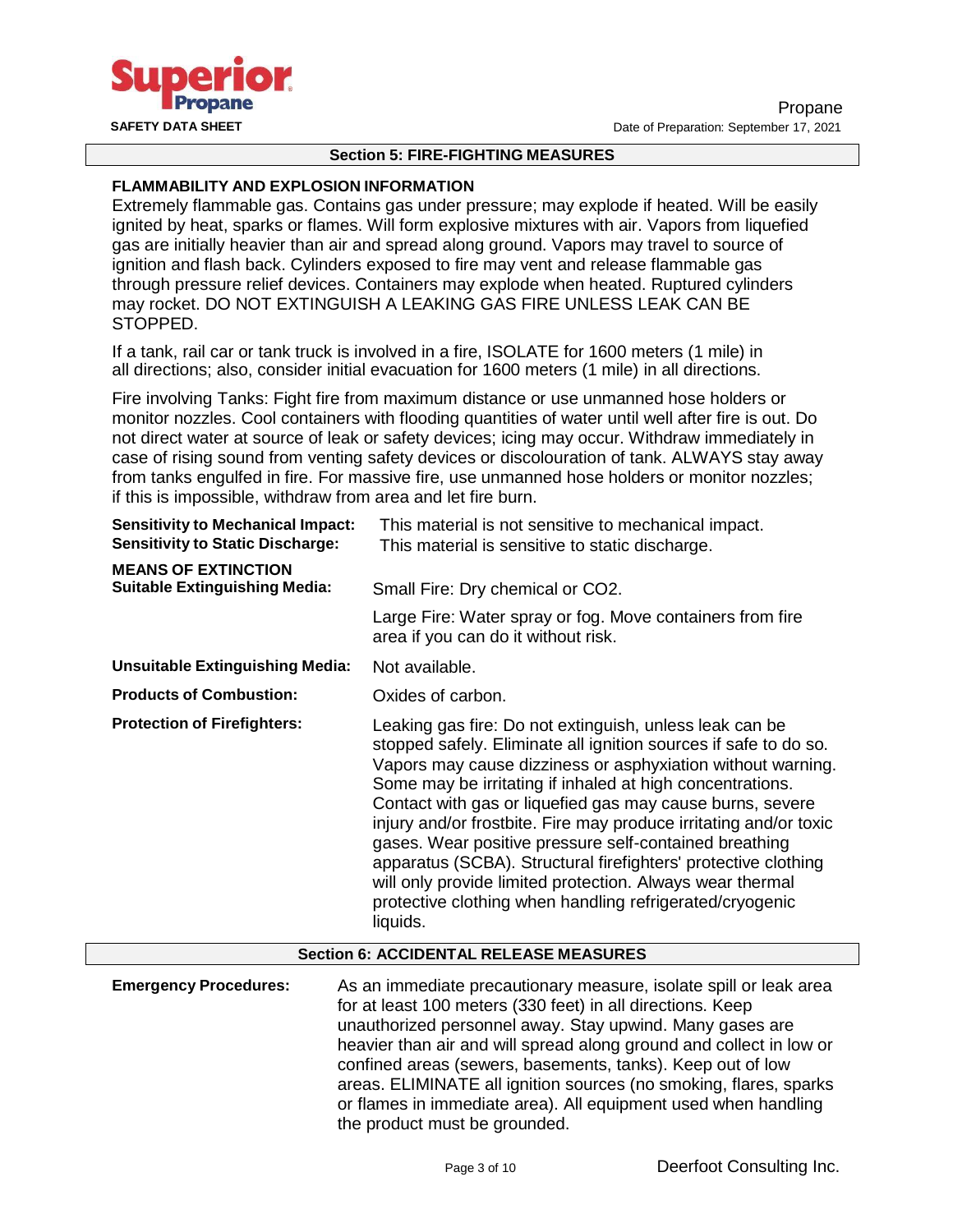

Propane **SAFETY DATA SHEET** DATA **DATA** DATE: **SEPTEMBER 2021** Date of Preparation: September 17, 2021 **Personal Precautions:** Do not touch or walk through spilled material. Use personal protection recommended in Section 8. **Environmental Precautions:** Not normally required. **Methods for Containment:** Stop leak if you can do it without risk. If possible, turn leaking containers so that gas escapes rather than liquid. Use water spray to reduce vapors or divert vapor cloud drift. Avoid allowing water runoff to contact spilled material. Do not direct water at spill or source of leak. **Methods for Clean-Up:** Prevent spreading of vapors through sewers, ventilation systems and confined areas. Isolate area until gas has dispersed. CAUTION: When in contact with refrigerated/cryogenic liquids, many materials become brittle and are likely to break without warning. **Other Information:** See Section 13 for disposal considerations.

# **Section 7: HANDLING AND STORAGE**

# **Handling:**

Avoid breathing gas. Keep away from heat, hot surfaces, sparks, open flames and other ignition sources. No smoking. Pressurized container: Do not pierce or burn, even after use. See Section 8 for information on Personal Protective Equipment.

#### **Storage:**

Store in a well-ventilated place. Store away from incompatible materials. See Section 10 for information on Incompatible Materials. Keep out of the reach of children.

# **Section 8: EXPOSURE CONTROLS / PERSONAL PROTECTION**

#### **Exposure Guidelines Component**

Propane [CAS No. 74-98-6]

**ACGIH:** Simple asphyxiant; Explosion hazard **OSHA:** 1000 ppm (TWA), 1800 mg/m³ (TWA);

Ethane [CAS No. 74-84-0]

**ACGIH:** Simple asphyxiant; Explosion hazard **OSHA:** No PEL established.

Propylene [CAS No. 115-07-1] **ACGIH:** 500 ppm (TWA); A4 (2005) **OSHA:** No PEL established.

Butane [CAS No. 106-97-8]

**ACGIH:** 1000 ppm (STEL); Explosion hazard (2012) **OSHA:** 800 ppm (TWA) [Vacated];

**PEL:** Permissible Exposure Limit **TWA:** Time-Weighted Average **C:** Ceiling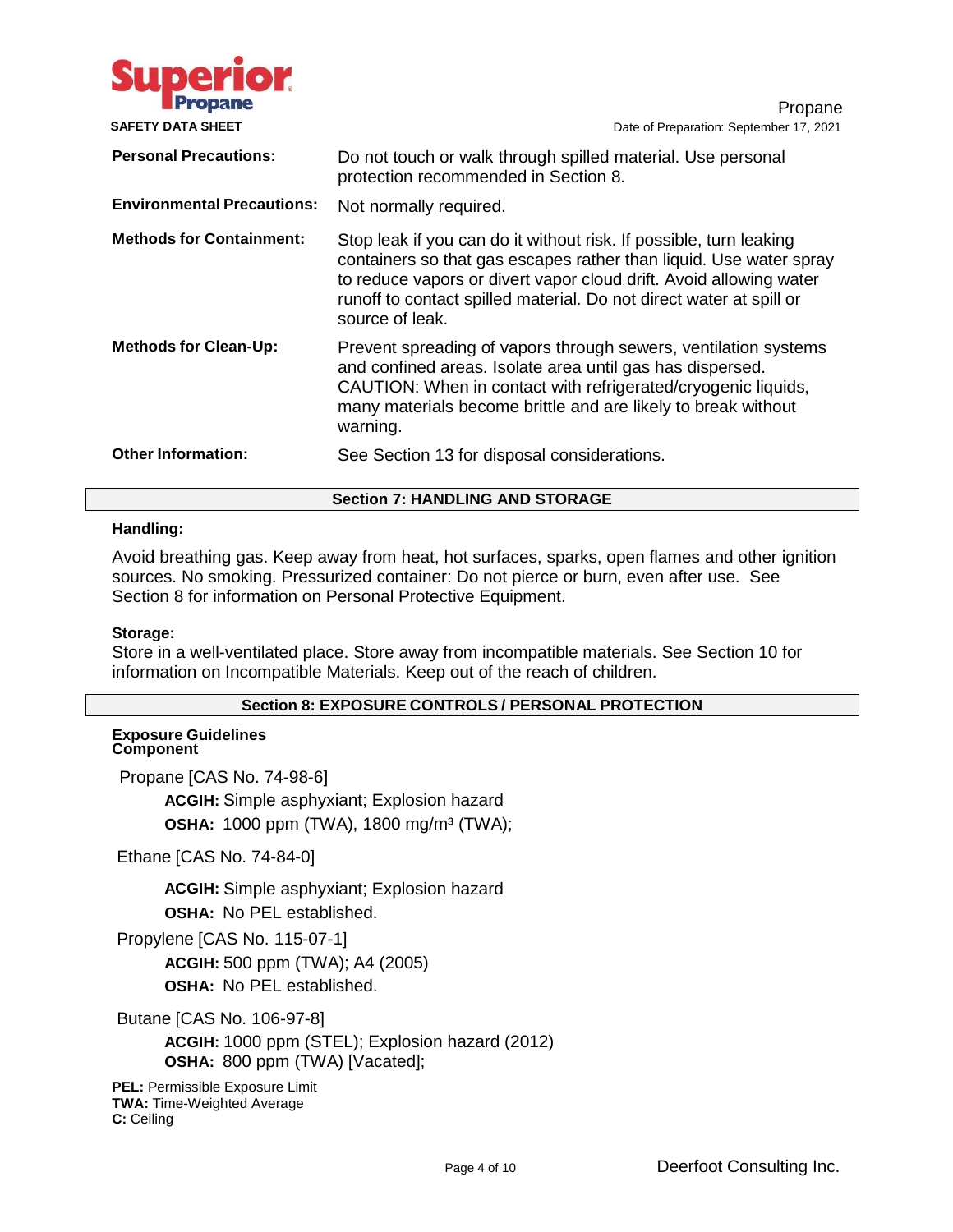

Propane **SAFETY DATA SHEET DATA SHEET Date of Preparation: September 17, 2021** 

**Engineering Controls:** Use ventilation adequate to keep exposures (airborne levels of dust, fume, vapour, gas, etc.) below recommended exposure limits.

# **PERSONAL PROTECTIVE EQUIPMENT (PPE)**



| <b>Eye/Face Protection:</b>      | Wear safety glasses. Use equipment for eye protection that meets<br>the standards referenced by CSA Standard CAN/CSA-Z94.3 and<br>OSHA regulations in 29 CFR 1910.133 for Personal Protective<br>Equipment.                                                                                                                                                                                                                                                                            |  |
|----------------------------------|----------------------------------------------------------------------------------------------------------------------------------------------------------------------------------------------------------------------------------------------------------------------------------------------------------------------------------------------------------------------------------------------------------------------------------------------------------------------------------------|--|
| <b>Hand Protection:</b>          | Wear insulated neoprene gloves. Consult manufacturer<br>specifications for further information.                                                                                                                                                                                                                                                                                                                                                                                        |  |
| <b>Skin and Body Protection:</b> | Wear protective clothing.                                                                                                                                                                                                                                                                                                                                                                                                                                                              |  |
| <b>Respiratory Protection:</b>   | If engineering controls and ventilation are not sufficient to control<br>exposure to below the allowable limits then an appropriate<br>NIOSH/MSHA approved air-purifying respirator that meets the<br>requirements of CSA Standard CAN/CSA-Z94.4, or self-<br>contained breathing apparatus must be used. Supplied air<br>breathing apparatus must be used when oxygen concentrations<br>are low or if airborne concentrations exceed the limits of the air-<br>purifying respirators. |  |
| <b>General Hygiene</b>           | Handle according to established industrial hygiene and safety practices.                                                                                                                                                                                                                                                                                                                                                                                                               |  |

**Considerations:** Consult a competent industrial hygienist to determine hazard potential and/or the PPE manufacturers to ensure adequate protection

|                                           | <b>Section 9: PHYSICAL AND CHEMICAL PROPERTIES</b>                                              |  |  |  |
|-------------------------------------------|-------------------------------------------------------------------------------------------------|--|--|--|
| Appearance:                               | Liquefied gas.                                                                                  |  |  |  |
| Colour:                                   | Colourless.                                                                                     |  |  |  |
| Odour:                                    | Odourless, unless odourized with ethyl mercaptan (skunky odour,<br>similar to boiling cabbage). |  |  |  |
| <b>Odour Threshold:</b>                   | 4800 ppm                                                                                        |  |  |  |
| <b>Physical State:</b>                    | Gas.                                                                                            |  |  |  |
| pH:                                       | Not available.                                                                                  |  |  |  |
| <b>Melting Point / Freezing</b><br>Point: | $-188$ °C (-306.4 °F)                                                                           |  |  |  |
| <b>Initial Boiling Point:</b>             | $-42.2 °C$ (-44 °F)                                                                             |  |  |  |
| <b>Boiling Point:</b>                     | $-42$ °C (-43.6 °F)                                                                             |  |  |  |
| <b>Flash Point:</b>                       | $-103.4$ °C $(-154.1$ °F) (Closed Cup)                                                          |  |  |  |
| <b>Evaporation Rate:</b>                  | Rapid.                                                                                          |  |  |  |
| Flammability (solid, gas):                | Extremely flammable gas.                                                                        |  |  |  |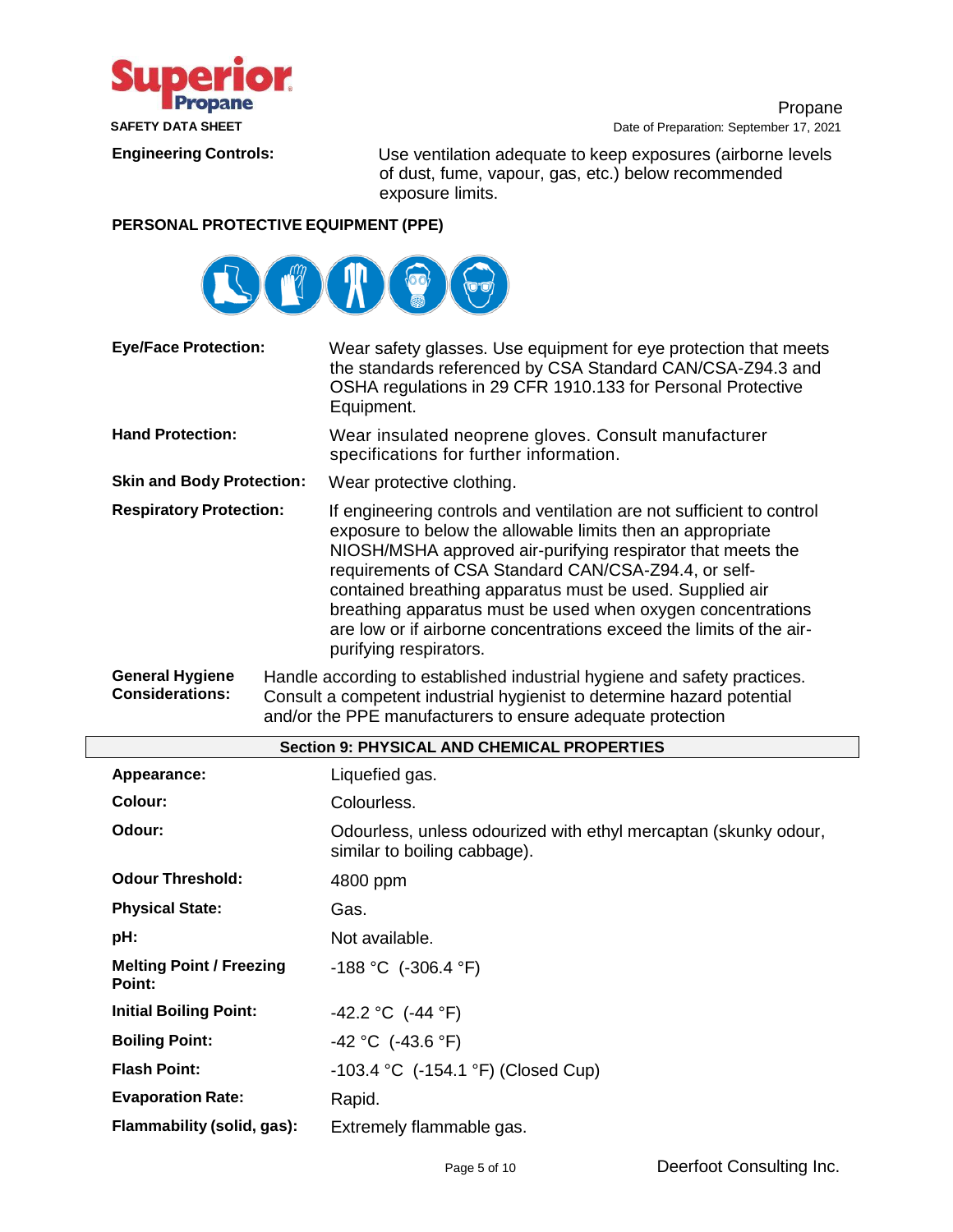

Propane **SAFETY DATA SHEET DATA SHEET Date of Preparation: September 17, 2021** 

| <b>Lower Flammability Limit:</b>                   | 2.1%                                      |
|----------------------------------------------------|-------------------------------------------|
| <b>Upper Flammability Limit:</b>                   | 9.5%                                      |
| Vapor Pressure:                                    | 1435 kPa (maximum) at 37.8 °C (100 °F)    |
| <b>Vapor Density:</b>                              | 1.52 (Air = 1)                            |
| <b>Relative Density:</b>                           | $0.51$ (Water = 1)                        |
| Solubilities:                                      | Slight, 6.1% by volume $@$ 17.8°C (64 °F) |
| <b>Partition Coefficient: n-</b><br>Octanol/Water: | Not available.                            |
| <b>Auto-ignition Temperature:</b>                  | 432 °C (809.6 °F)                         |
| <b>Decomposition</b><br>Temperature:               | Not available.                            |
| <b>Viscosity:</b>                                  | Not available.                            |
| Percent Volatile, wt. %:                           | Not available.                            |
| VOC content, wt. %:                                | Not available.                            |
| Density:                                           | Not available.                            |
| <b>Coefficient of Water/Oil</b><br>Distribution:   | Not available.                            |

# **Section 10: STABILITY AND REACTIVITY**

| <b>Reactivity:</b>                                   | Contact with incompatible materials. Sources of ignition. Exposure to<br>heat. |
|------------------------------------------------------|--------------------------------------------------------------------------------|
| <b>Chemical Stability:</b>                           | Stable under normal storage conditions.                                        |
| <b>Possibility of Hazardous</b><br><b>Reactions:</b> | Gas explodes spontaneously when mixed with chloride dioxide.                   |
| <b>Conditions to Avoid:</b>                          | Contact with incompatible materials. Sources of ignition. Exposure to<br>heat. |
| <b>Incompatible Materials:</b>                       | Oxidizers, Chlorine dioxide.                                                   |
| <b>Hazardous Decomposition</b><br><b>Products:</b>   | Carbon dioxide. Carbon monoxide.                                               |

# **Section 11: TOXICOLOGICAL INFORMATION**

# **EFFECTS OF ACUTE EXPOSURE Product Toxicity**

| Oral: | Not available. |
|-------|----------------|
|       |                |

**Dermal:** Not available.

**Inhalation:** Not available.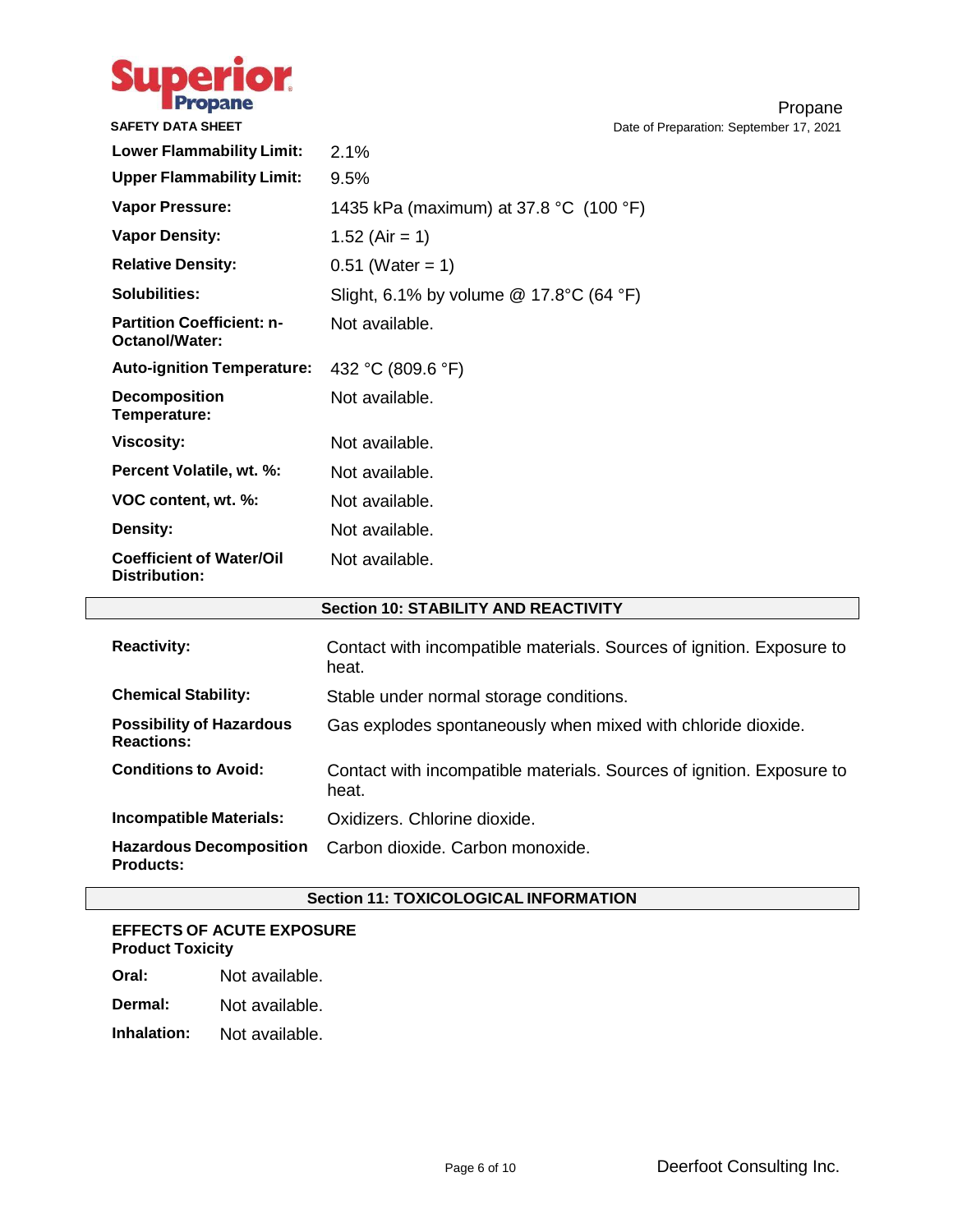

#### **Component Toxicity**

| Component     | CAS No.        | LD <sub>50</sub> oral | LD <sub>50</sub> dermal | $LC_{50}$                          |
|---------------|----------------|-----------------------|-------------------------|------------------------------------|
| Propane       | 74-98-6        | Not available.        | Not available.          | Not available.                     |
| Ethane        | 74-84-0        | Not available.        | Not available.          | Not available.                     |
| Propylene     | $115 - 07 - 1$ | Not available.        | Not available.          | 86000 mg/m <sup>3</sup> (rat); 4H  |
| <b>Butane</b> | $106 - 97 - 8$ | Not available.        | Not available.          | 658000 mg/m <sup>3</sup> (rat); 4H |

**Likely Routes of Exposure:** Eye contact. Skin contact. Inhalation.

**Target Organs:** Skin. Eyes. Respiratory system. Central nervous system.

# **Symptoms (including delayed and immediate effects)**

#### **Inhalation:**

May displace oxygen and cause rapid suffocation. Central nervous system depression can occur if product is present in concentrations that will reduce the oxygen content of air below 18 % (vol). Symptoms may include headache, lightheadedness, drowsiness, disorientation, vomiting and seizures. Unconsciousness and death may occur with severe oxygen deprivation. May cause respiratory irritation. Signs/symptoms may include cough, sneezing, nasal discharge, headache, hoarseness, and nose and throat pain.

- **Eye:** Contact with rapidly expanding or liquefied gas may cause irritation and/or frostbite. The pain after contact with liquid can quickly subside. Permanent eye damage or blindness could result.
- **Skin:** Contact with rapidly expanding or liquefied gas may cause irritation and/or frostbite. Symptoms of frostbite include change in skin colour to white or grayish-yellow. The pain after contact with liquid can quickly subside.
- **Ingestion:** Not a normal route of exposure.

| <b>Skin Sensitization:</b>                                  | Not available. |
|-------------------------------------------------------------|----------------|
| <b>Respiratory Sensitization:</b>                           | Not available. |
| <b>Medical Conditions</b><br><b>Aggravated By Exposure:</b> | Not available. |

| EFFECTS OF CHRONIC EXPOSURE (from short and long-term exposure) |                                                                                                                                   |                                                         |             |             |             |  |
|-----------------------------------------------------------------|-----------------------------------------------------------------------------------------------------------------------------------|---------------------------------------------------------|-------------|-------------|-------------|--|
| <b>Target Organs:</b>                                           |                                                                                                                                   | Skin. Eyes. Respiratory system. Central nervous system. |             |             |             |  |
| <b>Chronic Effects:</b>                                         | Not available.                                                                                                                    |                                                         |             |             |             |  |
| <b>Carcinogenicity:</b>                                         | Product is not classified as a carcinogen. See Component<br>Carcinogenicity table below for information on individual components. |                                                         |             |             |             |  |
| <b>Component Carcinogenicity</b>                                |                                                                                                                                   |                                                         |             |             |             |  |
| <b>Component</b>                                                | <b>ACGIH</b>                                                                                                                      | <b>IARC</b>                                             | <b>NTP</b>  | <b>OSHA</b> | Prop 65     |  |
| Propylene                                                       | A4                                                                                                                                | Group 3                                                 | Not listed. | Not listed. | Not listed. |  |
| <b>Mutagenicity:</b>                                            | Not available.                                                                                                                    |                                                         |             |             |             |  |
| <b>Reproductive Effects:</b>                                    | Not available.                                                                                                                    |                                                         |             |             |             |  |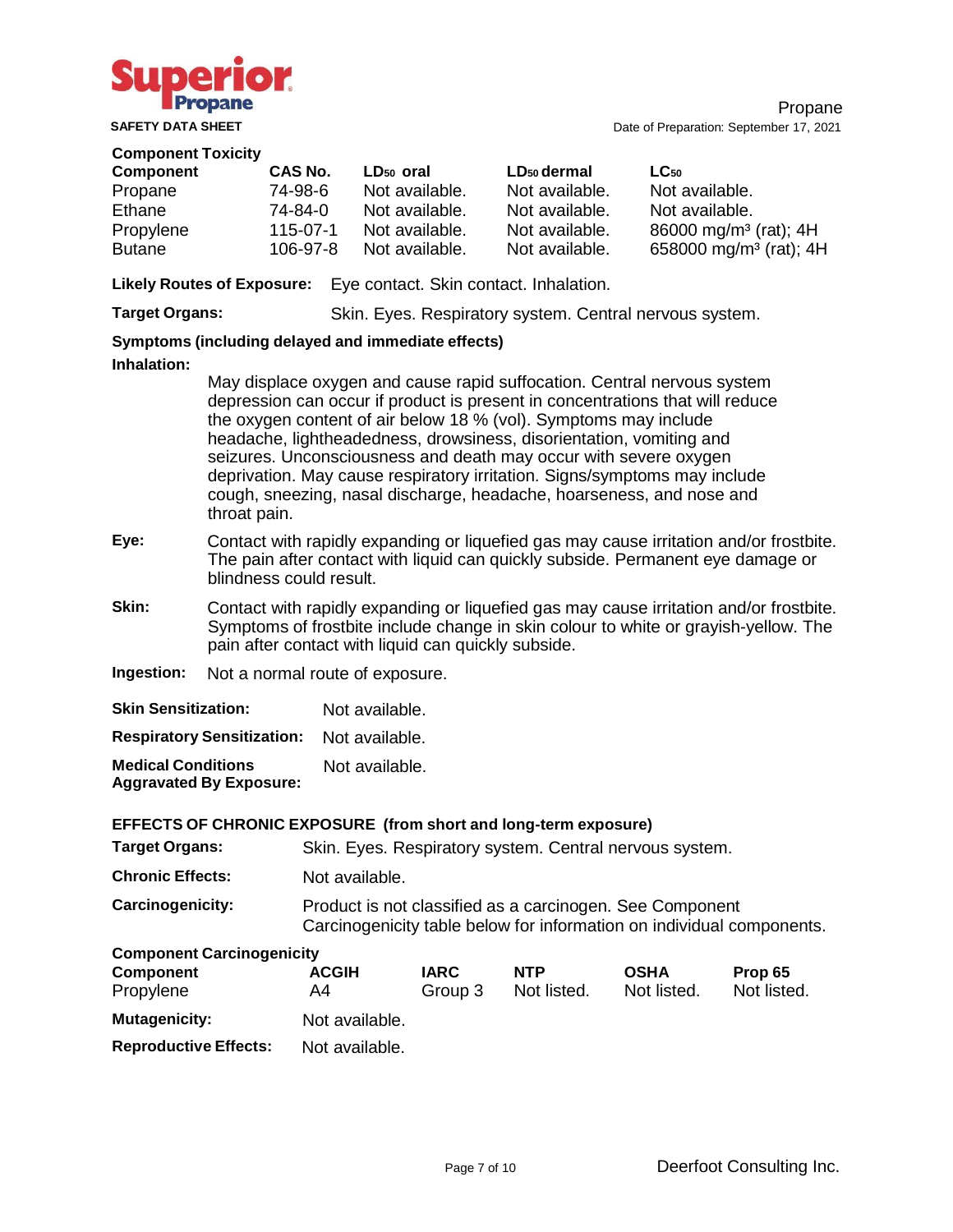

# **Developmental Effects**

**Teratogenicity:** Not available.

**Embryotoxicity:** Not available.

**Toxicologically Synergistic Materials:** Not available.

| <b>Section 12: ECOLOGICAL INFORMATION</b>                               |                                                                                                                                                                                           |  |
|-------------------------------------------------------------------------|-------------------------------------------------------------------------------------------------------------------------------------------------------------------------------------------|--|
| <b>Ecotoxicity:</b>                                                     | Not available.                                                                                                                                                                            |  |
| <b>Persistence / Degradability:</b>                                     | Not available.                                                                                                                                                                            |  |
| <b>Bioaccumulation/Accumulation:</b>                                    | Not available.                                                                                                                                                                            |  |
| <b>Mobility in Environment:</b>                                         | Not available.                                                                                                                                                                            |  |
| <b>Other Adverse Effects:</b>                                           | Not available.                                                                                                                                                                            |  |
|                                                                         | <b>Section 13: DISPOSAL CONSIDERATIONS</b>                                                                                                                                                |  |
| <b>Disposal Instructions:</b>                                           | Disposal should be in accordance with applicable regional, national<br>and local laws and regulations. Local regulations may be more<br>stringent than regional or national requirements. |  |
|                                                                         | <b>Section 14: TRANSPORT INFORMATION</b>                                                                                                                                                  |  |
| U.S. Department of Transportation (DOT)<br><b>Proper Shipping Name:</b> | UN1075, LIQUEFIED PETROLEUM GASES, 2.1                                                                                                                                                    |  |
| Class:                                                                  | 2.1                                                                                                                                                                                       |  |
| <b>UN Number:</b>                                                       | <b>UN1075</b>                                                                                                                                                                             |  |
| <b>Packing Group:</b>                                                   | Not applicable.                                                                                                                                                                           |  |
| <b>Label Code:</b>                                                      |                                                                                                                                                                                           |  |
|                                                                         | <b>Canada Transportation of Dangerous Goods (TDG)</b>                                                                                                                                     |  |
| <b>Proper Shipping Name:</b>                                            | UN1075, LIQUEFIED PETROLEUM GASES, 2.1                                                                                                                                                    |  |
| Class:                                                                  | 2.1                                                                                                                                                                                       |  |
| <b>UN Number:</b>                                                       | <b>UN1075</b>                                                                                                                                                                             |  |
| <b>Packing Group:</b>                                                   | Not applicable.                                                                                                                                                                           |  |
| <b>Label Code:</b>                                                      |                                                                                                                                                                                           |  |

# **Section 15: REGULATORY INFORMATION**

# **Chemical Inventories**

# **US (TSCA)**

The components of this product are in compliance with the chemical notification requirements of TSCA.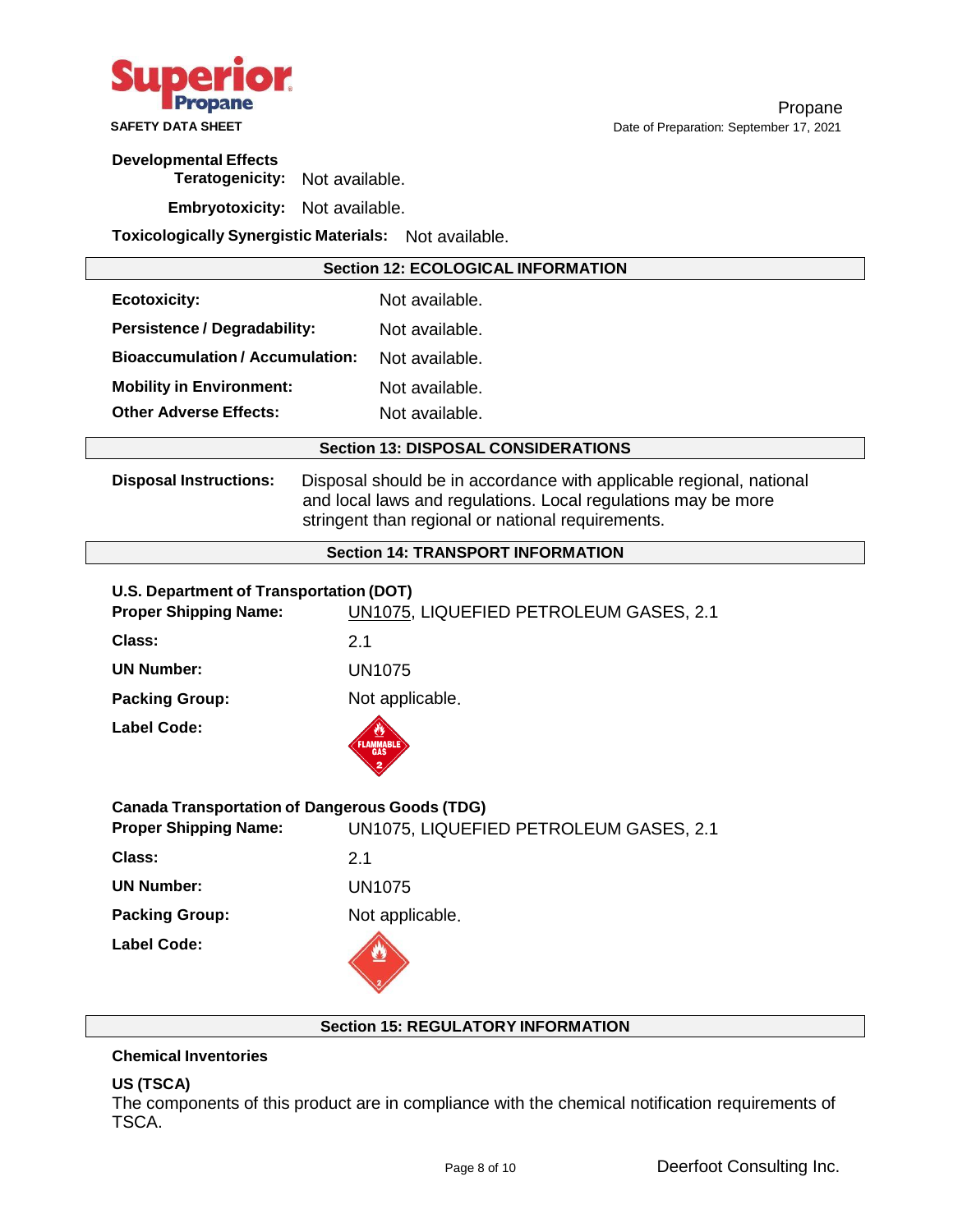

# **Canada (DSL)**

The components of this product are in compliance with the chemical notification requirements of the NSN Regulations under CEPA, 1999.

# **Federal Regulations**

#### **United States**

This SDS has been prepared to meet the U.S. OSHA Hazard Communication Standard, 29 CFR 1910.1200.

# **SARA Title III**

| <b>Component</b> | <b>Section 302</b><br>(EHS) TPQ (lbs.) | <b>Section</b><br><b>304 EHS</b><br>RQ (lbs.) | <b>CERCLA</b><br>RQ (lbs.) | <b>Section</b><br>313 | <b>RCRA</b><br><b>CODE</b> | <b>CAA</b><br>112(r)TQ<br>(Ibs.) |
|------------------|----------------------------------------|-----------------------------------------------|----------------------------|-----------------------|----------------------------|----------------------------------|
| Propane          | Not listed.                            | Not listed.                                   | Not listed.                | Not listed.           | Not listed.                | 10000                            |
| Ethane           | Not listed.                            | Not listed.                                   | Not listed.                | Not listed.           | Not listed.                | 10000                            |
| Propylene        | Not listed.                            | Not listed.                                   | Not listed.                | 313                   | Not listed.                | 10000                            |
| <b>Butane</b>    | Not listed.                            | Not listed.                                   | Not listed.                | Not listed.           | Not listed.                | 10000                            |

# **State Regulations**

# **Massachusetts**

US Massachusetts Commonwealth's Right-to-Know Law (Appendix A to 105 Code of Massachusetts Regulations Section 670.000)

| <b>Component</b> | <b>CAS No.</b> | <b>RTK List</b> |
|------------------|----------------|-----------------|
| Propane          | 74-98-6        | Listed.         |
| Ethane           | 74-84-0        | Listed.         |
| Propylene        | $115 - 07 - 1$ | Listed.         |
| <b>Butane</b>    | 106-97-8       | Listed.         |

#### **New Jersey**

US New Jersey Worker and Community Right-to-Know Act (New Jersey Statute Annotated Section 34:5A-5)

| Component     | <b>CAS No.</b> | <b>RTK List</b> |
|---------------|----------------|-----------------|
| Propane       | 74-98-6        | <b>SHHS</b>     |
| Ethane        | 74-84-0        | <b>SHHS</b>     |
| Propylene     | 115-07-1       | <b>SHHS</b>     |
| <b>Butane</b> | 106-97-8       | <b>SHHS</b>     |

**Note:** SHHS = Special Health Hazard Substance

**Pennsylvania**

| US Pennsylvania Worker and Community Right-to-Know Law (34 Pa. Code Chap. 301-323) |                |                 |
|------------------------------------------------------------------------------------|----------------|-----------------|
| <b>Component</b>                                                                   | CAS No.        | <b>RTK List</b> |
| Propane                                                                            | 74-98-6        | Listed.         |
| Ethane                                                                             | 74-84-0        | Listed.         |
| Propylene                                                                          | $115 - 07 - 1$ |                 |
| <b>Butane</b>                                                                      | 106-97-8       | Listed.         |
| <b>Note:</b> $E =$ Environmental Hazard                                            |                |                 |

**California Prop 65:** This product does not contain chemicals known to the State of California to cause cancer, birth defects or other reproductive harm.